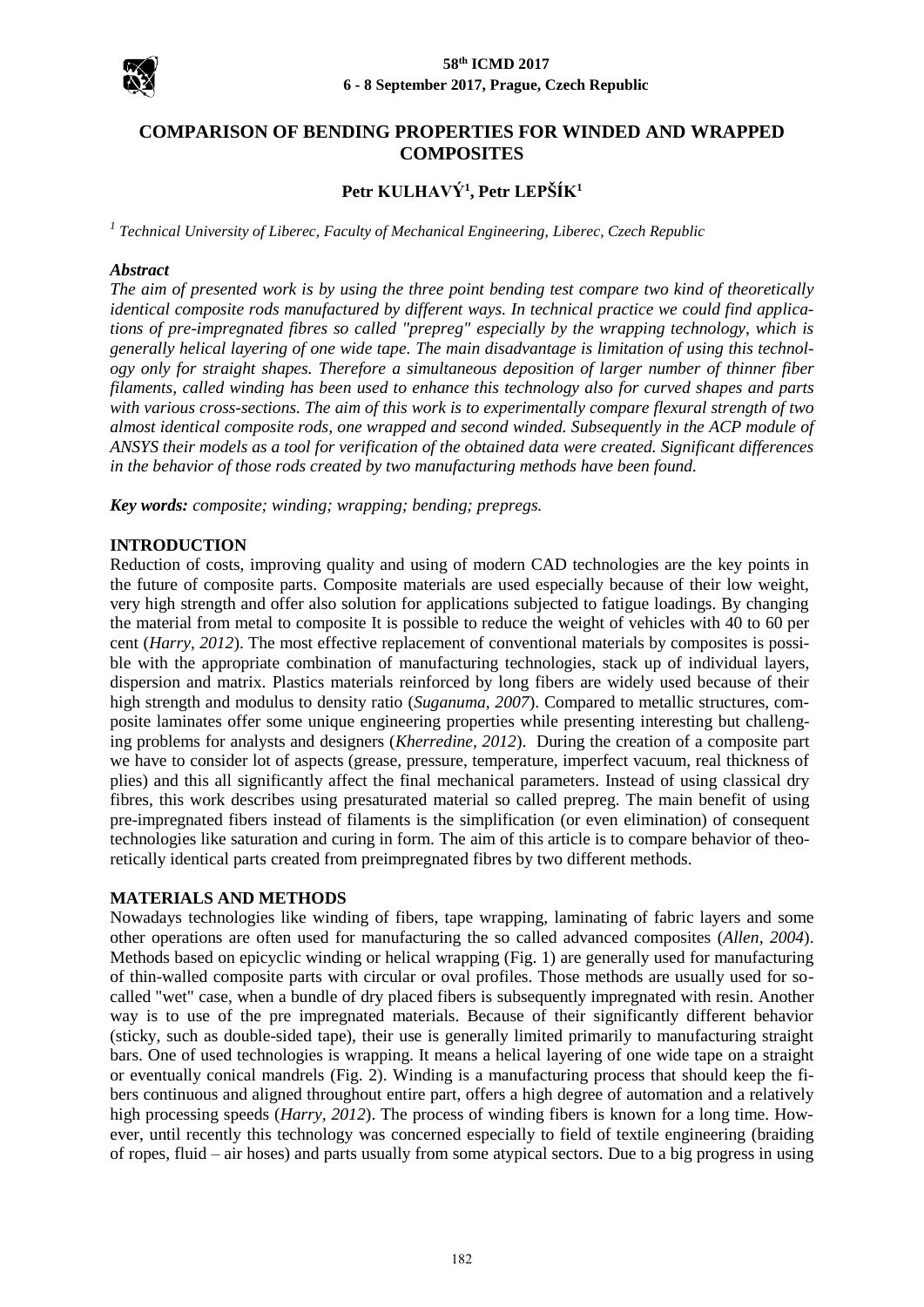

composite materials instead of conventional, we could met the winded composite parts in many industries.



**Fig. 1** The used manufacturing methods a) Wrapping b) Winding

The fundamental idea of this winding method is based on a registered patent (*Sevcik, 2013*), which was developed at the Technical University of Liberec. The head is formed by a base frame and two rotary wheels, which carry spools with material used for winding. During the process of prepregs winding the mandrel is pulled through the center of the rotational head. Compared to a conventional winding of dry fibers there is significantly bigger axial force caused by the dragging fibers over aluminum rings, some passive resistances and a braking moment in the spool mechanism. As mentioned (*Zhang, 2015*) for ensuring the best properties is necessary to preload the tape with a quite big and invariable force to improve alignment of individual fibers and to prevent warping and premature sticking of the winded tape.

Through the fibers, the force comes to the rotary wheel (*Kovar, 2016*). To assure the most optimal properties of the basic material (Tab. 1) should the semi-finished pre-impregnated fibers come from the manufacturers in frozen state with the individual plies protected by a foil of silicone paper. Tensile strength in the direction perpendicular to the direction of longitudinal fibers is for uni-directional materials even lower than the ultimate strength of the matrix itself, which is caused by the concentration of local stress on their interface (*Kherredine, 2012*).

|  | Tab. 1 material properties of used UD prepreg materials |  |  |
|--|---------------------------------------------------------|--|--|
|  |                                                         |  |  |

|        | $E1$ [MPa] | E2 [MPa] | $\log \left[\text{g/cm}^3\right] \mid \mu \mid$ -1 | Ductility [%]         |
|--------|------------|----------|----------------------------------------------------|-----------------------|
| Carbon | 101 000    | 9000     | $\Omega$                                           | $0.25$   lim $\geq 0$ |

The stiffness could be described by a set of five parameters: young-moduli ( $E_{11}$ and  $E_{22}$ ), Poisson's ratios ( $v_{12}$  and  $v_{23}$ ) and a shear-modulus (G<sub>12</sub>). With using of homogenization techniques these five parameters describing the stiffness behavior of the composite can be derived. It is necessary to mention that this idea is valid only with an assumption of a really perfect alignment of fibres. Then the compliance matrix e.g. in (Kaw, 2006), can be rewritten in terms of the engineering constants.



**Fig. 2** The two principles how the fiber material is layered a) Wrapped b) Winded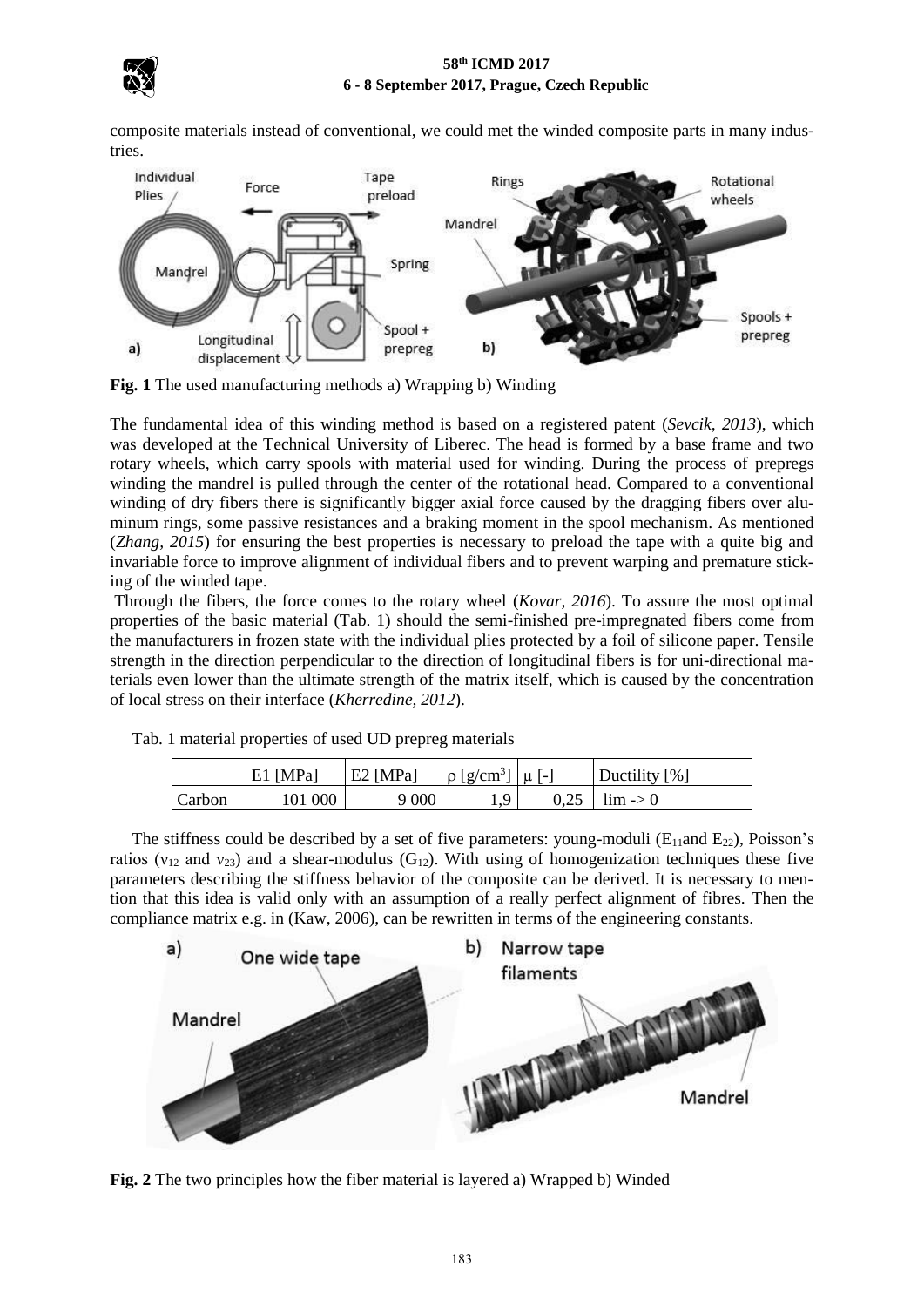

With the optimal settings the resulting layer should have the same angle of the fibers, the thickness, the weight and theoretically almost identical mechanical properties. During the production of the sample, attention was paid to the aims that composition, number of layers, weight and curing parameters mutually correspond as much as possible, but as could be seen in the Fig. 3 it is possible to find fist visual differences immediately after the curing. In the winding process arising a lot of seemingly small unimportant defects in the fiber aligning and also sticking of the tape's edges.



**Fig. 3** The surface of the a) wrapped b) winded, parts from carbon prepreg (added scale 1 cm)

The prediction of composite mechanical behavior is a very complex problem, because the process induces whole spectrum of attributes like the fibres orientation, interface properties, cohesive forces and failure criteria. Advanced methods could describe the entire damage process from its initiation to a complete failure of a composite structure (*Ullah, 2012*). An unanswered question is, how accurate the simulation should be to be suitable: the mesh relevance, chosen formulations, failure criteria etc., when we consider the initial error caused by the material model and boundaries. Because the modeling of contact like in our case the between layered shell and solid element is very problematic. It is possible to find various simplifications, e.g. (*Gruber, 2013*) created and simplified static model of the part alone without using any contact.

In our case, the model was solved as a fully contact task, Fig. 4b. The tested part was laid on two fixed supports. For combination of solid and shell elements the pure penalty formulation with nodalnormal detection of integration points was used. The chosen basic normal stiffness 1e-002 could be additionally adjusted by program. The simplest way of handling an initially unconstrained model was to add weak springs. The spring constant can be made dependent on the load parameter, so that the spring has effect only in the beginning of the simulation (*Ansys, 2010*). Kirstein even described thesis that during the test could be the boundary of the plate considered to be free as the plate is supported at interior points, and no special treatment is required (*Kirstein, 1966*).



**Fig. 4** The numerical model of shell composite bending test a) scheme with the boundary conditions b) An example of resulting stress in one ply

In our case the problem of numerical simulation of composite materials is an assumption of a homogeneous system with perfectly aligned fibers and their uniform distribution throughout the cross section. This idea is commonly applied to the simulation of laminated and wrapped parts. However, how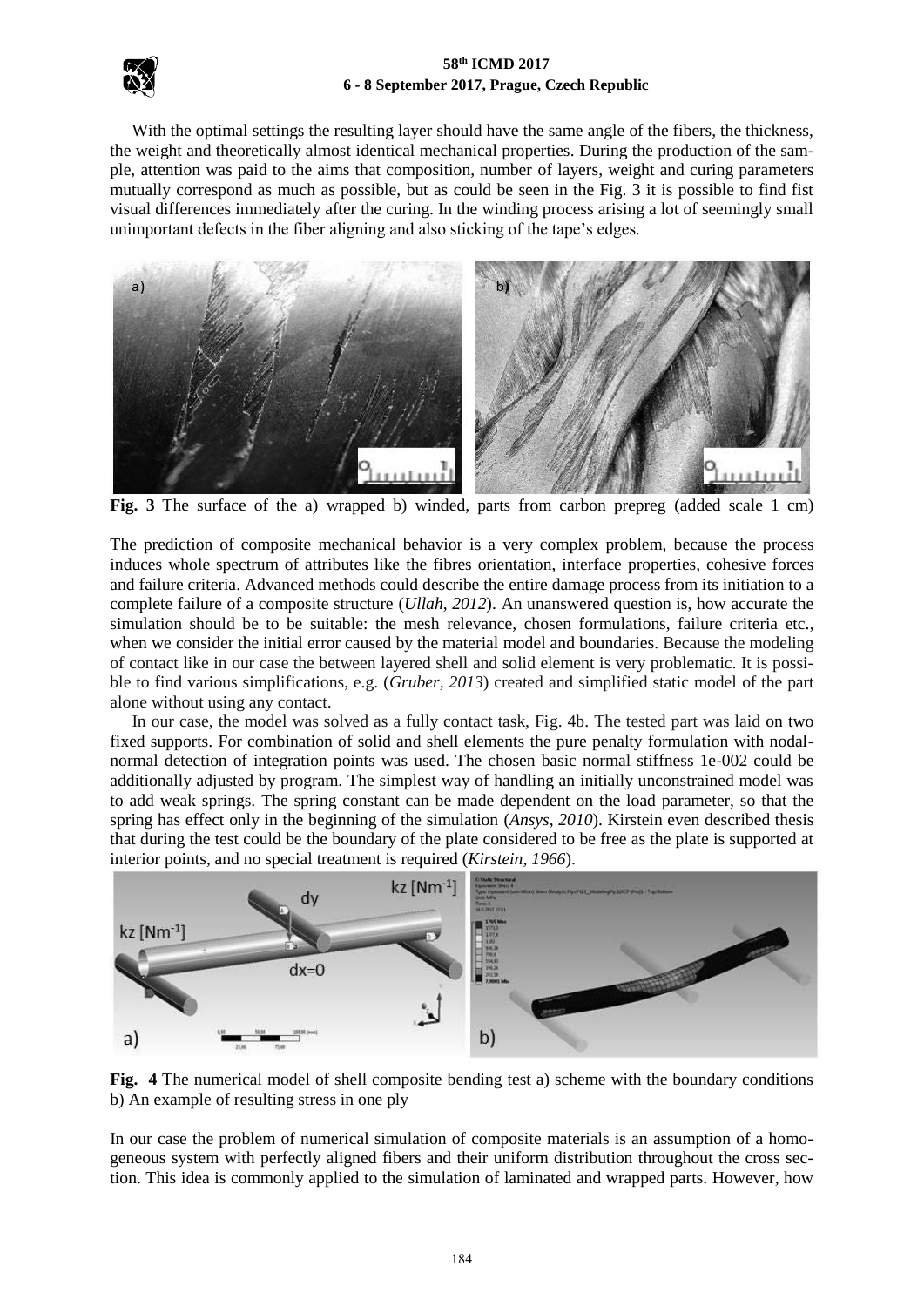



much the results differ for the winding, (i.e. method with large randomness in the fiber alignment and even overlapping of filaments) is a question for comparing individual results in next chapter.

The flexural strength is the maximum stress that material subjected to bending load could resist before failure (*Chung, 2004*). In the conducted test the samples of almost identical wrapped and winded rods were tested and mutually compared. The distance *l* between the cylindrical supports was in our case equal to 380 mm. The applied quasi static loading had increased with step 0. 5 mm /s until caused the final displacement of used indenter 80 mm.



**Fig. 5** The found typical failures of parts in bending test explored for the a) wrapped b) winded, parts

## **RESULTS AND DISCUSSION**

The resulting flexural strength obtained for the two groups of tested parts were significantly different as could be seen in Table 2 and in Fig 6. There are differences not only in the maximum stress level, but also in the value of displacement and it is possible to see that the place of material ruptures looks differently (Fig. 5). In one case there were mainly delamination and the filament ruptures in the other. The carried model (Fig. 4) was in the beginning (i.e. until 25 mm of displacement) in a good agreement with the wrapped parts. Then, in the real part some first ruptures and delamination arose, while the force in the model still increased up to the deformation of 35 mm, where was not possible to reach the convergence of solution anymore.

When assessing the second test case, winded parts (not the one wide tape but 10 segments of relatively narrow filaments) the obtained values were significantly different.

|       | <b>Displacement</b> | $\mathbf{F}_{\text{max}}$ |               |
|-------|---------------------|---------------------------|---------------|
|       | at Fmax             | Experiment                | Model         |
| Wrapp | 41 mm               | 840 N                     | $\sim$ 1600 N |
| Wind  | 16 mm               | 1300 N                    | 360 N         |

Tab. 2 Resultant values from experiment compared with the numerical model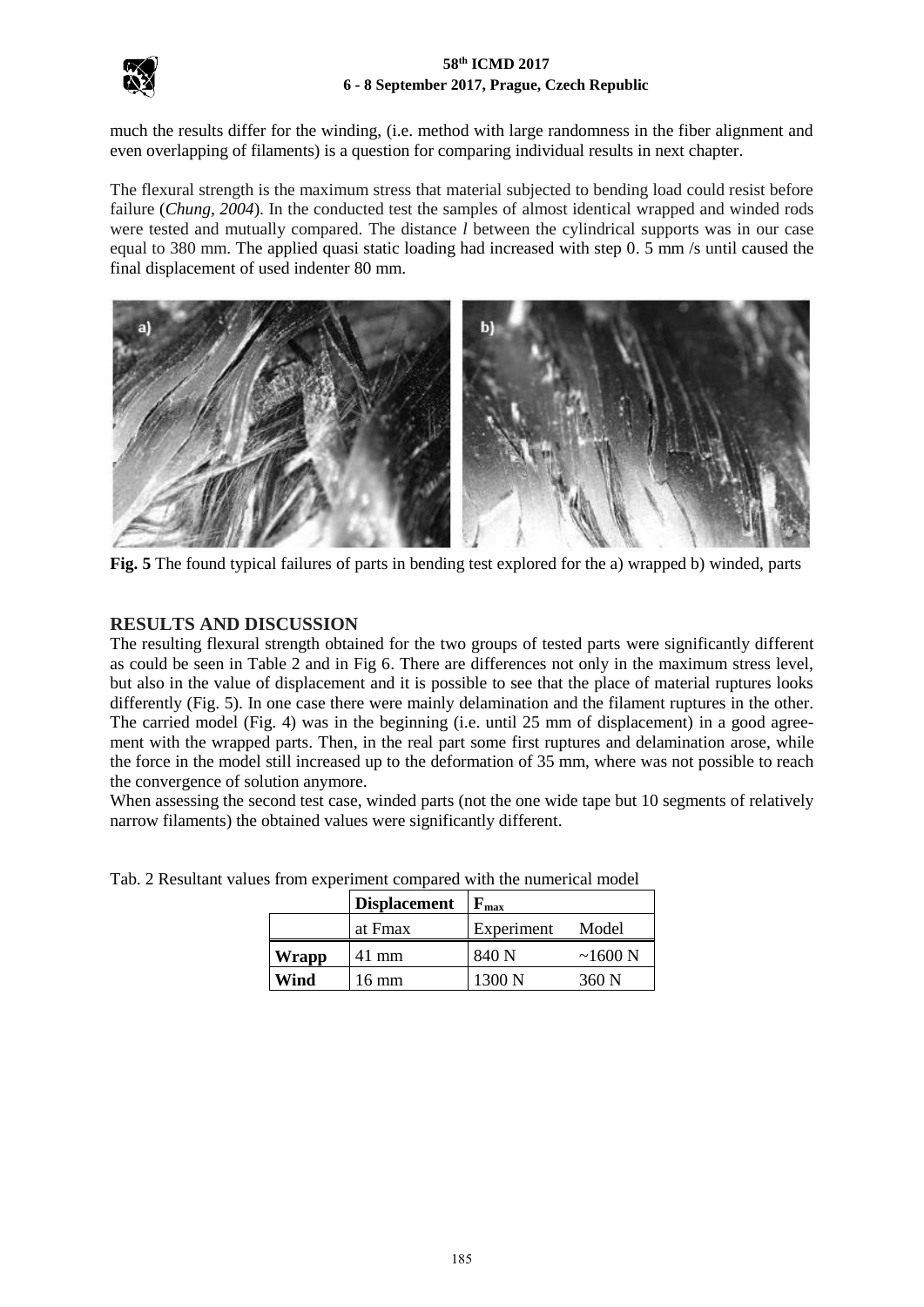



**Fig. 6** The comparison of the tested parts (arithmetic mean of values for the tested sets)

## **CONCLUSIONS**

Two sets of samples, one made by winding and second by wrapping of UD prepreg carbon material, were tested. Method one wrapping of a wide tape had a very good surface quality and homogeneity of material characteristics. In the second case we tried to use non-conventional method of winding combined with pre-impregnated materials. This method utilizes instead of one wide tape the segmentation, when each layer consists of 10 narrow strips. This method is suitable for straight shapes and with appropriate setting of the winding angle and can also create curved or closed shapes. A disadvantage is that the fibers are often not ideally aligned as in the case of one wide tape and there are many places of their mutual overlapping which cause the resulting structure forming characteristic warp defects. What could be important, is that the fibres are evidently more fastened. During the experiment we have obtained significantly different behavior of the two theoretically identical parts. There was not only different value of the maximal flexure strength, but also fundamentally different fracture mechanisms, delamination and the deformation of the entire test rods.

The found results have been evaluated also by using numerical model, created in ACP preprocessor. Good conformity with the wrapped part was obtained in the beginning of loading. Then it the composite materials arose some issues like delamination or fractures. With a standard material model it is not possible to consider all this phenomenas like it is usual for the conventional materials. In our next work will be necessary implement into the model also the cohesive interface layers and damage mechanisms that could describe the arising material failures. In the term of numerical simulation of the winded parts the entire approach to the model should be modified. In the first step is possible try to change the definition of input materials. It means do not use the verified material model of the ideal UD tape but homogenize the new tape by taking account the all occurring defects, pores and overlapping. However, it is also possible that the usual shell methods using stacked plies with different stiffness matrix will not be appropriate.

The main benefit of using prepreg instead of filaments is the simplification of consequent technologies like saturation and curing in form. As disadvantages are the considerably higher price of presaturated fibers and big, ideally constant preloading in the fibers throughout the entire process. The winding technology has also a big potential to replace the classical but for today using insufficient wrapping method. However, it will be necessary to spend a long time by optimizing the final structure and also find a way, how to correctly simulate the material model and mechanical behavior of this structure and also how to improve the technology to minimize all the imperfect places in the material structure.